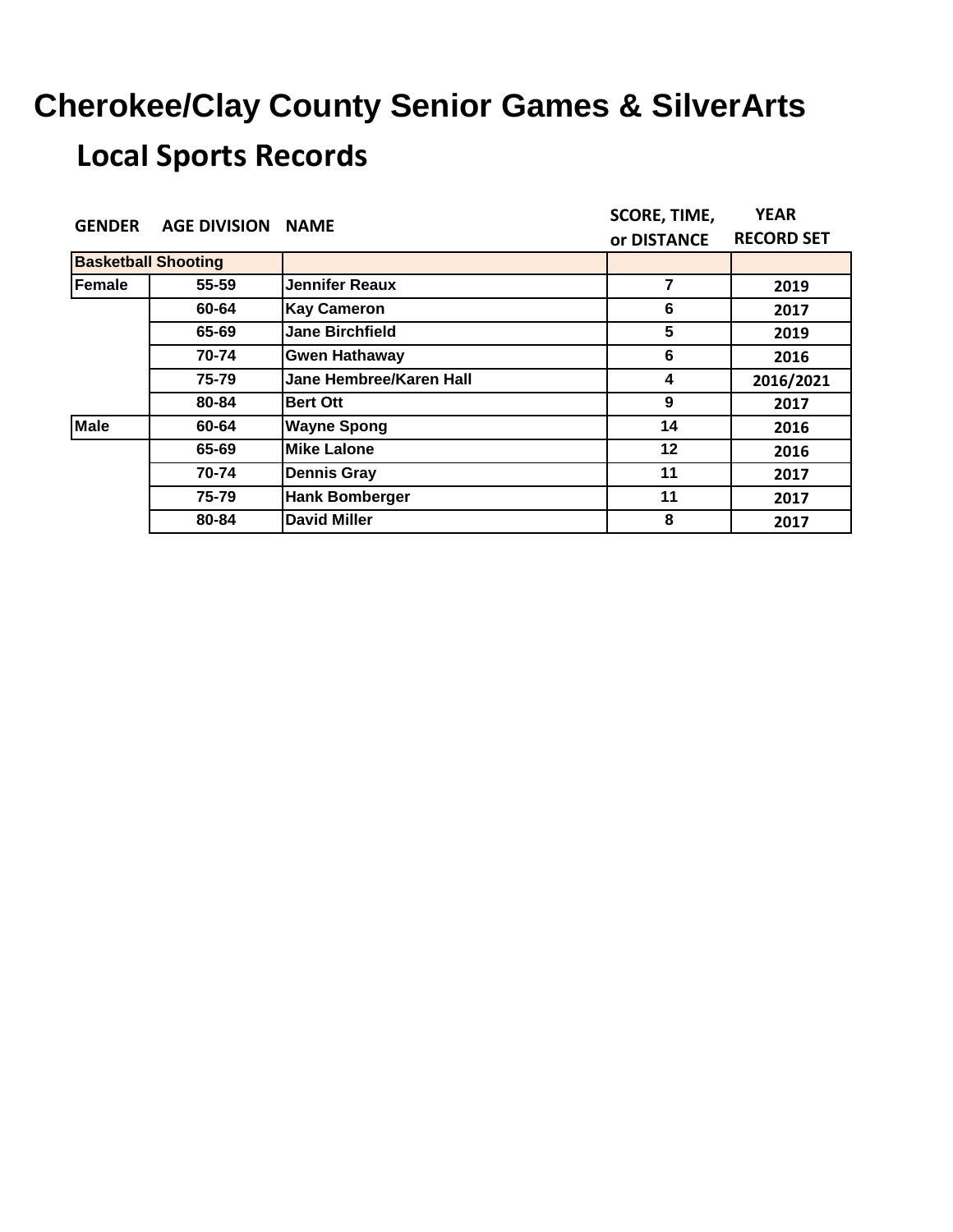| <b>GENDER</b>  | <b>AGE DIVISION</b> | <b>NAME</b>                                                    | <b>SCORE, TIME,</b> | <b>YEAR</b>       |
|----------------|---------------------|----------------------------------------------------------------|---------------------|-------------------|
|                |                     |                                                                | or DISTANCE         | <b>RECORD SET</b> |
| <b>Bowling</b> |                     | <b>Singles</b>                                                 |                     |                   |
| <b>Female</b>  | 50-54               | <b>Shelly Thompson</b>                                         | 469                 | 2021              |
|                | 55-59               | <b>Rebecca Galloway</b>                                        | 492                 | 2016              |
|                | 60-64               | <b>Sherry Angerer</b>                                          | 499                 | 2021              |
|                | 65-69               | <b>Linda Knowles</b>                                           | 353                 | 2021              |
|                | 70-74               | <b>Mary Walsh</b>                                              | 520                 | 2019              |
|                | 75-79               | <b>Janet Paul</b>                                              | 404                 | 2016              |
|                | 80-84               | <b>Janet Paul</b>                                              | 398                 | 2018              |
|                | 90-94               | <b>Ruth Griffing</b>                                           | 313                 | 2016              |
| <b>Male</b>    | 55-59               | <b>Peewee Davis</b>                                            | 489                 | 2021              |
|                | 60-64               | <b>Dennis Abshier</b>                                          | 519                 | 2019              |
|                | 65-69               | <b>Thomas Motter</b>                                           | 549                 | 2021              |
|                | 70-74               | <b>Michael Davis</b>                                           | 546                 | 2016              |
|                | 75-79               | <b>Richard Yeomans</b>                                         | 576                 | 2021              |
|                | 80-84               | <b>Paul Napolitano</b>                                         | 580                 | 2016              |
|                |                     | <b>Doubles</b>                                                 |                     |                   |
| <b>Female</b>  | 50-54               | <b>Shelly Thompson And Mary Walsh</b>                          | 968                 | 2019              |
|                | 55-59               | <b>Rebecca Galloway And Janet Paul</b>                         | 845                 | 2017              |
|                | 60-64               | <b>Lori Coy And Marcia Dones</b>                               | 697                 | 2016              |
|                | 65-69               | <b>Jane Birchfield And Ruth Griffing</b>                       | 526                 | 2016              |
|                | 70-74               | <b>Marlene Nelson And Mary Walsh</b>                           | 881                 | 2021              |
| <b>Male</b>    | 55-59               | <b>Peewee Davis &amp; Bob Blechner</b>                         | 1028                | 2021              |
|                | 60-64               | <b>Dennis Abshier And Glenn Abshier</b>                        | 1060                | 2019              |
|                | 65-69               | <b>Thomas Motter And Ron Angerer</b>                           | 1155                | 2021              |
|                | 70-74               | <b>David Warren And Richard Yeomans</b>                        | 1102                | 2021              |
|                | 75-79               | <b>Robert Paul And Jim Paul</b>                                | 933                 | 2017              |
|                |                     | <b>Mixed Doubles</b>                                           |                     |                   |
|                | 50-54               | <b>Shelly Thompson And David Thompson</b>                      | 866                 | 2021              |
|                | 55-59               | Gina Napolitano And Paul Napolitano                            | 814                 | 2017              |
|                | 60-64               | <b>Linda Knowles And Bob Blechner</b>                          | 941                 | 2021              |
|                | 65-69               | <b>Samantha Davis And Michael Davis</b>                        | 898                 | 2016              |
|                | 70-74               | Joe Nelson And Marlene Nelson /<br><b>David</b>                | 900                 | 2021              |
|                | 75-79               | <b>Pelton And Mary Walsh</b><br><b>Janet Paul And Jim Paul</b> | 839                 |                   |
|                | 80-84               | <b>Janet Paul And Jim Paul</b>                                 | 762                 | 2016              |
|                |                     |                                                                |                     | 2018              |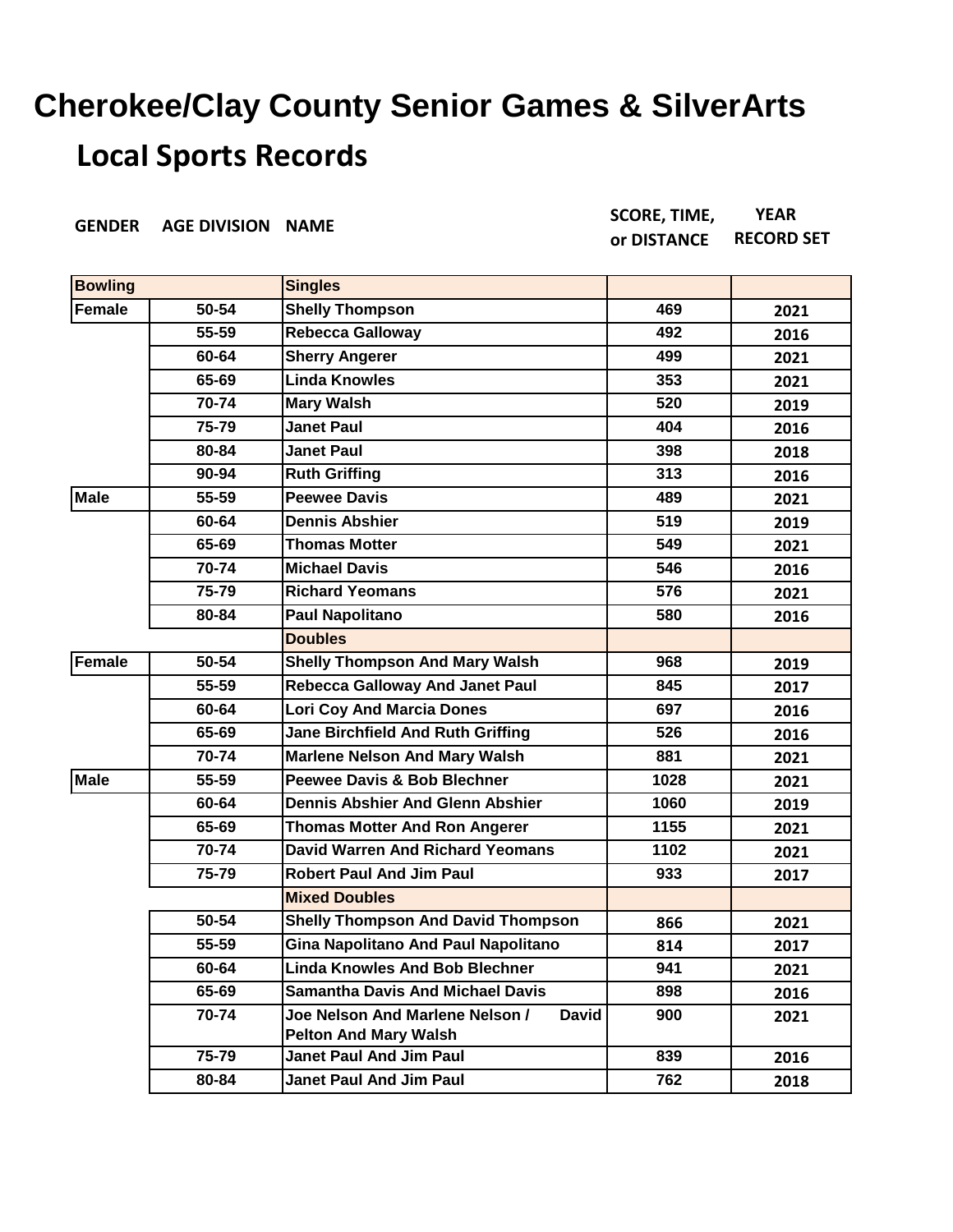**GENDER AGE DIVISION NAME SCORE, TIME,** 

**or DISTANCE YEAR RECORD SET**

| <b>Cycling</b> |       | Cycling - 1 Mile    |          |      |
|----------------|-------|---------------------|----------|------|
| <b>Male</b>    | 70-74 | <b>Bob George</b>   | 4:54.11  | 2016 |
|                | 75-79 | Jorge Wilhelm       | 7:11.72  | 2016 |
|                |       | <b>Cycling - 5K</b> |          |      |
| Male           | 70-74 | <b>Bob George</b>   | 16:02.75 | 2016 |

| <b>Discus Throw</b> |       |                        |         |      |
|---------------------|-------|------------------------|---------|------|
| Female              | 55-59 | Lisa Sellers           | 48' 2"  | 2021 |
|                     | 70-74 | <b>Marcia Dones</b>    | 32'1"   | 2021 |
|                     | 80-84 | <b>Marilyn Ogden</b>   | 25' 3"  | 2021 |
| Male                | 50-54 | <b>Scott Stophel</b>   | 59' 10" | 2021 |
|                     | 55-60 | Joseph Proper          | 93'1"   | 2018 |
|                     | 60-64 | <b>Daniel Hyre</b>     | 111'2"  | 2018 |
|                     | 65-69 | <b>Winfield Clonts</b> | 69' 2"  | 2018 |
|                     | 70-74 | <b>Terence Faries</b>  | 84'7"   | 2021 |
|                     | 75-79 | Jim Bent               | 74' 9"  | 2018 |
|                     | 80-84 | <b>Bob Blechner</b>    | 61'3"   | 2021 |
|                     | 85-89 | <b>Phil Stone</b>      | 55' 1"  | 2021 |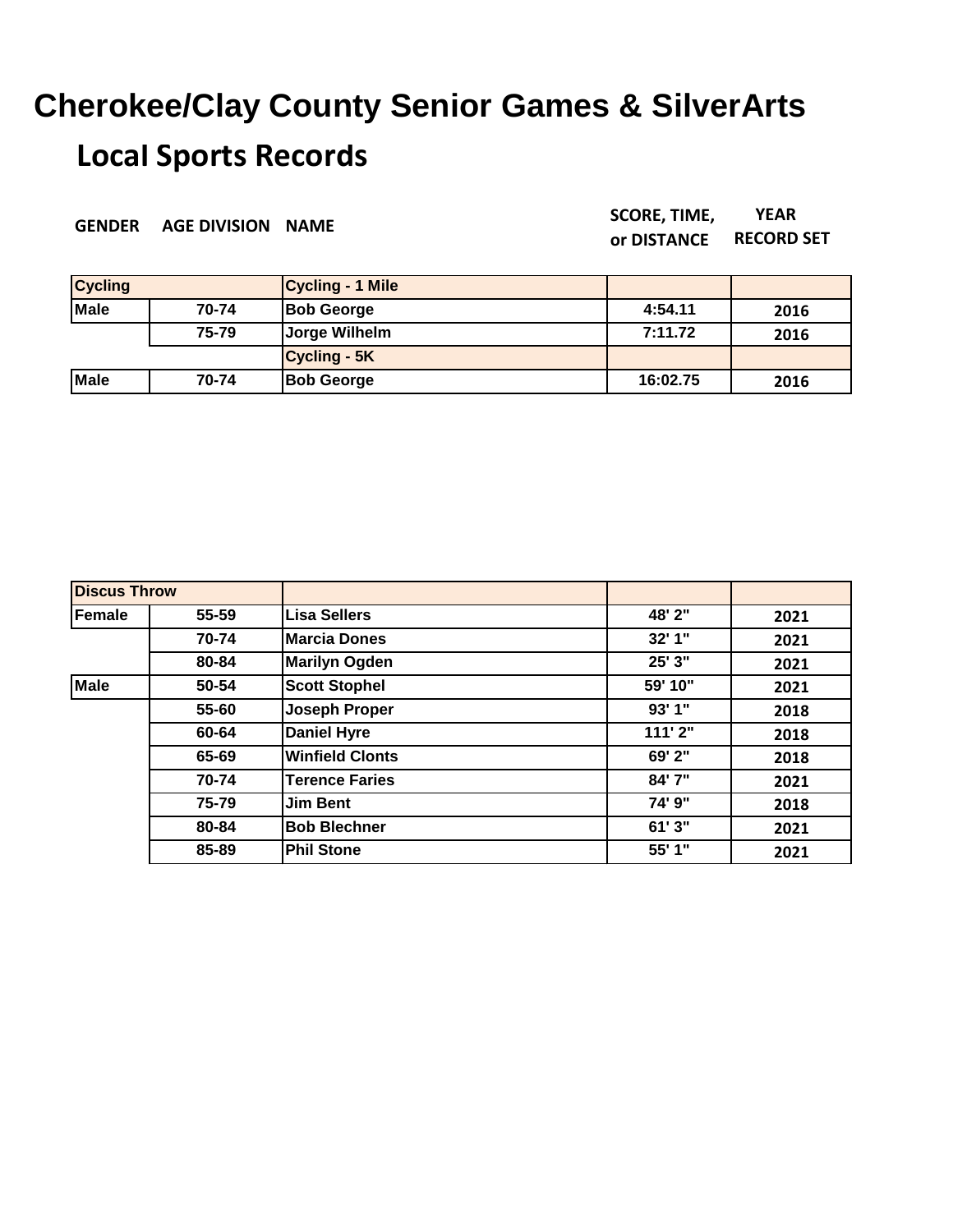| <b>GENDER</b>         | <b>AGE DIVISION NAME</b> |                                | <b>SCORE, TIME,</b> | <b>YEAR</b>       |
|-----------------------|--------------------------|--------------------------------|---------------------|-------------------|
|                       |                          |                                | or DISTANCE         | <b>RECORD SET</b> |
|                       |                          |                                |                     |                   |
| <b>Football Throw</b> |                          |                                |                     |                   |
| Female                | 50-54                    | <b>Mary Jane Gutierrez</b>     | 30                  | 2021              |
|                       | 55-59                    | <b>Gina Napolitano</b>         | 60                  | 2017              |
|                       | 60-64                    | <b>Connie MacCorkle</b>        | 90                  | 2019              |
|                       | 65-69                    | <b>Marcia Dones</b>            | 120                 | 2016              |
|                       | 70-74                    | <b>Nancy Beach</b>             | 130                 | 2019              |
|                       | 75-79                    | <b>Janet Paul</b>              | 90                  | 2016              |
|                       | 80-84                    | <b>Marilyn Ogden</b>           | 60                  | 2019              |
|                       | 85-89                    | <b>Bert Ott</b>                | 50                  | 2019              |
|                       | $90 - 94$                | <b>Ruth Griffing</b>           | 10                  | 2019              |
| <b>Male</b>           | 55-59                    | <b>Martin Smith</b>            | 50                  | 2019              |
|                       | 60-64                    | <b>Alan Gutierrez</b>          | 80                  | 2021              |
|                       | 65-69                    | <b>Dennis Gray/Ron Angerer</b> | 60                  | 2016/2021         |
|                       | 70-74                    | <b>Rick Alringer</b>           | 130                 | 2019              |
|                       | 75-79                    | <b>Rick Alringer</b>           | 110                 | 2021              |
|                       | 80-84                    | <b>David Miller</b>            | 90                  | 2017              |

| Golf        |       |                       |     |      |
|-------------|-------|-----------------------|-----|------|
| Female      | 50-54 | Sevgi Gough           | 88  | 2016 |
|             | 60-64 | <b>Carole Suddeth</b> | 108 | 2016 |
|             | 65-69 | Joanne Stillman       | 97  | 2017 |
|             | 70-74 | Joanne Stillman       | 102 | 2021 |
| <b>Male</b> | 60-64 | John Gough            | 83  | 2016 |
|             | 65-69 | John Gough            | 76  | 2019 |
|             | 70-74 | <b>John Stillman</b>  | 71  | 2018 |
|             | 75-79 | <b>John Stillman</b>  | 74  | 2021 |
|             | 80-84 | <b>Don Wells</b>      | 90  | 2019 |
|             | 85-89 | <b>Phil Stone</b>     | 80  | 2021 |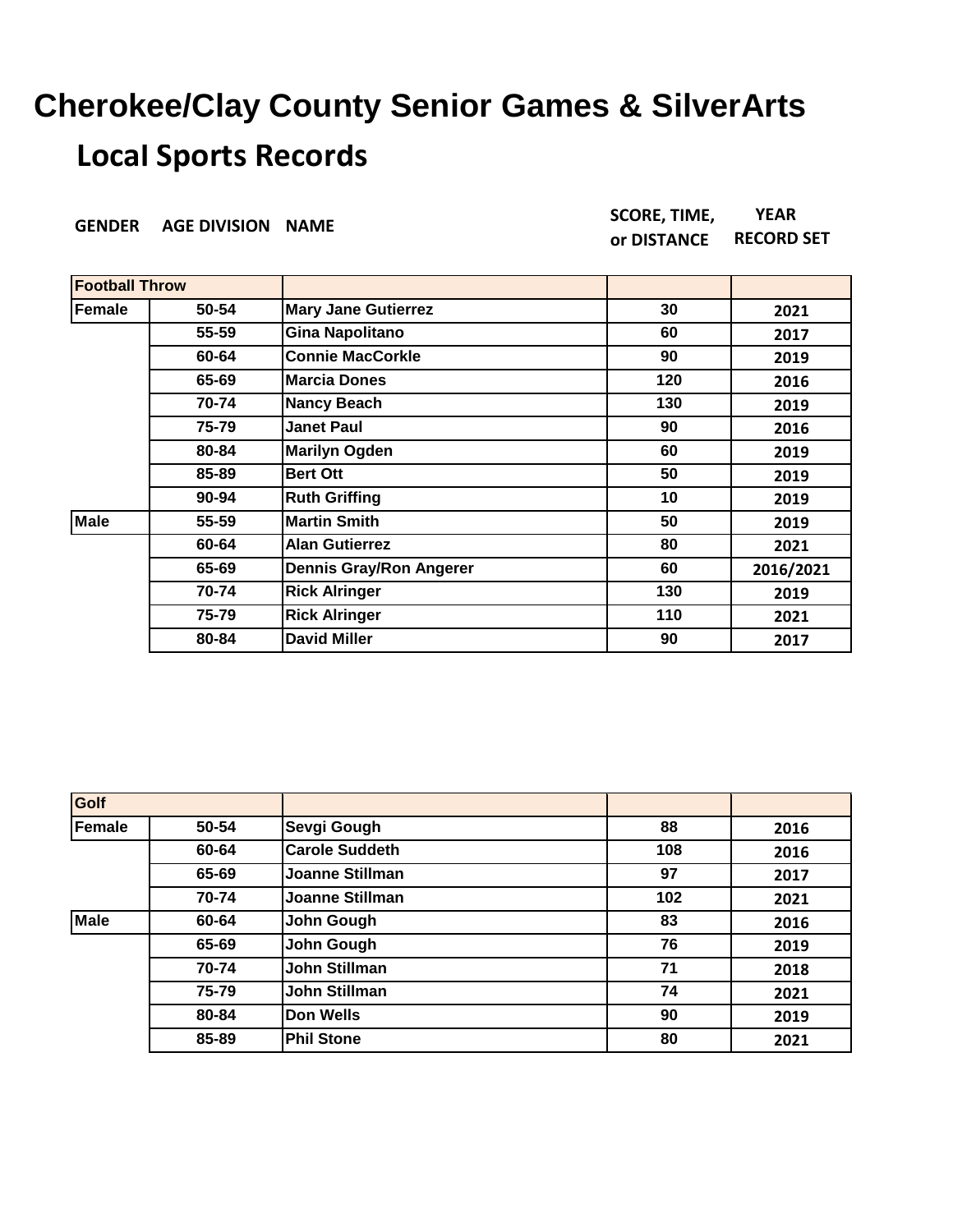| <b>GENDER</b>    | <b>AGE DIVISION NAME</b> |                           | <b>SCORE, TIME,</b><br>or DISTANCE | <b>YEAR</b><br><b>RECORD SET</b> |
|------------------|--------------------------|---------------------------|------------------------------------|----------------------------------|
| <b>Long Jump</b> |                          | <b>Running Long Jump</b>  |                                    |                                  |
| <b>Male</b>      | 65-69                    | <b>Terence Faries</b>     | 10' 5"                             | 2019                             |
|                  | 70-74                    | <b>Terence Faries</b>     | 10' 10.5"                          | 2021                             |
|                  | 75-79                    | <b>Bob Hart</b>           | 6'6''                              | 2017                             |
|                  | 80-84                    | <b>David Miller</b>       | 5'6''                              | 2016                             |
|                  |                          | <b>Standing Long Jump</b> |                                    |                                  |
| <b>Female</b>    | 60-64                    | <b>Sherry Angerer</b>     | 4' 5"                              | 2021                             |
|                  | 65-69                    | Lisa Sellers              | 4' 6"                              | 2021                             |
| <b>Male</b>      | 65-69                    | <b>Terence Faries</b>     | 6'9''                              | 2019                             |
|                  | 70-74                    | <b>David Baumann</b>      | 6' 11"                             | 2017                             |
|                  | 75-79                    | <b>Bob Hart</b>           | 4' 6"                              | 2017                             |
|                  | 80-84                    | <b>David Miller</b>       | 3' 8''                             | 2016                             |

| <b>Mini golf</b> |       |                      |    |      |
|------------------|-------|----------------------|----|------|
| Female           | 55-59 | <b>Amy Davis</b>     | 63 | 2021 |
|                  | 60-64 | <b>Lisa Proper</b>   | 49 | 2021 |
|                  | 65-69 | <b>Karen Haas</b>    | 74 | 2021 |
|                  | 70-74 | <b>Jane Stillman</b> | 51 | 2021 |
|                  | 80-84 | <b>Janet Paul</b>    | 68 | 2021 |
|                  | 85-89 | <b>Edna Daniels</b>  | 63 | 2021 |
|                  | 95-99 | <b>Ruth Griffing</b> | 52 | 2021 |
| <b>Male</b>      | 55-59 | <b>Peewee Davis</b>  | 47 | 2021 |
|                  | 60-64 | <b>Joseph Proper</b> | 48 | 2021 |
|                  | 65-69 | <b>Stave Haas</b>    | 54 | 2021 |
|                  | 70-74 | <b>Bob Timlin</b>    | 50 | 2021 |
|                  | 80-84 | John Stillman        | 44 | 2021 |
|                  | 85-89 | <b>Chad Chadwick</b> | 46 | 2021 |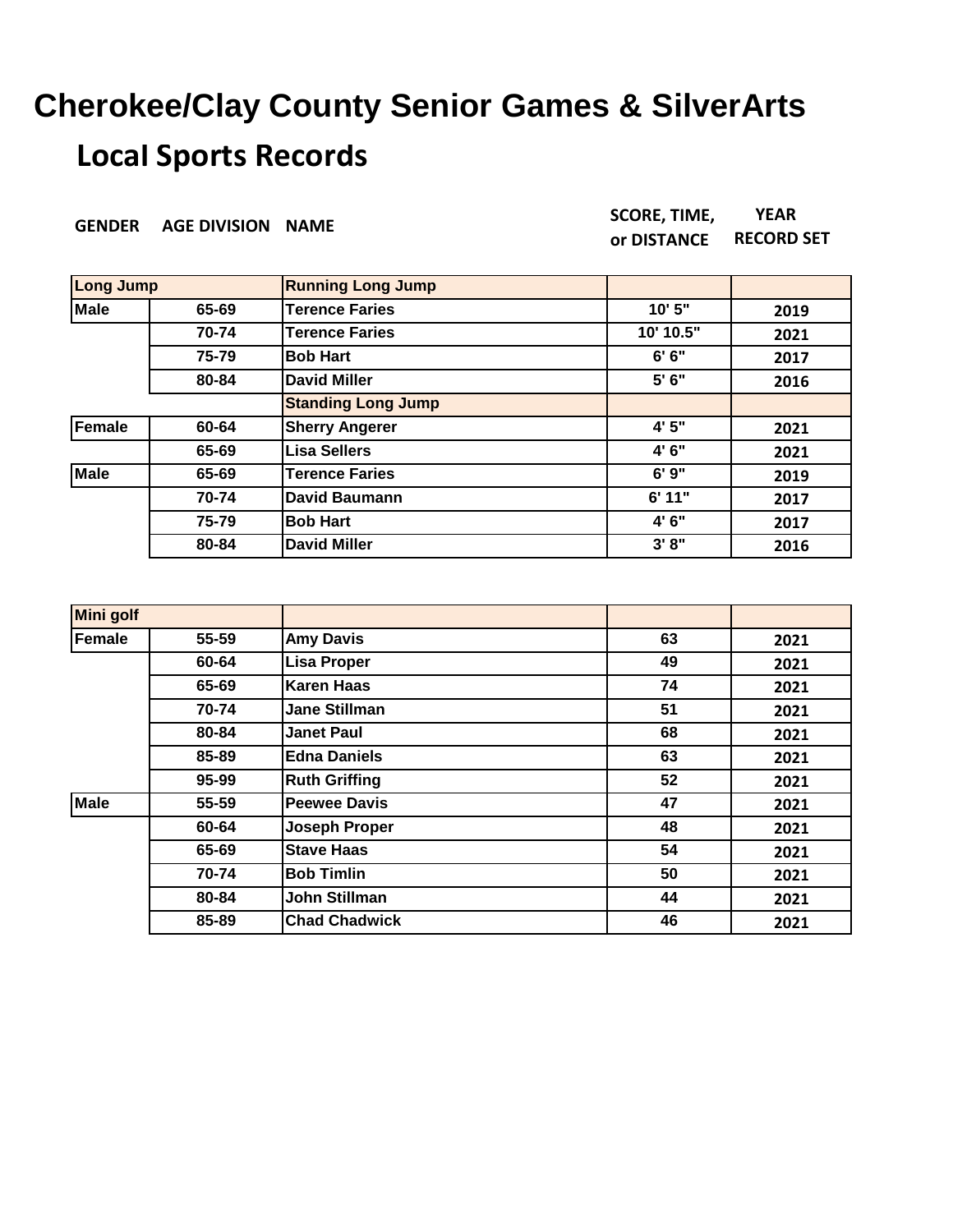| <b>GENDER</b>    | <b>AGE DIVISION</b> | <b>NAME</b>              | <b>SCORE, TIME,</b>                                                                 | <b>YEAR</b><br><b>RECORD SET</b><br>2017<br>2021 |
|------------------|---------------------|--------------------------|-------------------------------------------------------------------------------------|--------------------------------------------------|
|                  |                     |                          | or DISTANCE<br>23:54:00<br>28:09.16<br>30:01:00<br>21:38.00<br>27:24:12<br>37:50.00 |                                                  |
| <b>Road Race</b> |                     | 5K Run                   |                                                                                     |                                                  |
| Female           | 60-64               | <b>Connie MacCorkle</b>  |                                                                                     |                                                  |
|                  | 65-69               | Rochella Adair           |                                                                                     |                                                  |
| <b>Male</b>      | 55-59               | <b>Tom Bzotte</b>        |                                                                                     | 2019                                             |
|                  | 65-69               | <b>Brian Allenspach</b>  |                                                                                     | 2016                                             |
|                  | 70-74               | <b>Michael Goldstein</b> |                                                                                     | 2019                                             |
|                  | 75-79               | <b>Frank Bachteler</b>   |                                                                                     | 2021                                             |
| <b>Road Race</b> |                     | 10K Run                  |                                                                                     |                                                  |
| Female           | 60-64               | <b>Connie MacCorkle</b>  | 1:01:14:00                                                                          | 2021                                             |
|                  | 65-69               | Rochella Adair           | 57:47:00                                                                            | 2021                                             |

| <b>Shot Put</b> |       |                       |         |      |
|-----------------|-------|-----------------------|---------|------|
| Female          | 55-59 | <b>Lisa Sellers</b>   | 22' 6"  | 2021 |
|                 | 60-64 | <b>Kay Cameron</b>    | 23' 2"  | 2016 |
|                 | 65-69 | <b>Marcia Dones</b>   | 21' 8'' | 2021 |
|                 | 70-74 | <b>Ruth Harrell</b>   | 20'1"   | 2021 |
|                 | 75-79 | <b>Marilyn Ogden</b>  | 16' 10" | 2016 |
|                 | 80-84 | <b>Marilyn Ogden</b>  | 16' 1"  | 2018 |
|                 | 85-89 | <b>Bert Ott</b>       | 13'7"   | 2019 |
|                 | 90-94 | <b>Ruth Griffing</b>  | 10'8"   | 2019 |
| <b>Male</b>     | 60-64 | <b>Joseph Proper</b>  | 33' 5"  | 2021 |
|                 | 65-69 | <b>Timothy Sells</b>  | 28' 0"  | 2017 |
|                 | 70-74 | David Lang            | 34' 10" | 2017 |
|                 | 75-79 | <b>Hank Bomberger</b> | 27'1"   | 2017 |
|                 | 80-84 | <b>David Miller</b>   | 26' 7"  | 2017 |
|                 | 85-89 | <b>Phil Stone</b>     | 22'1"   | 2021 |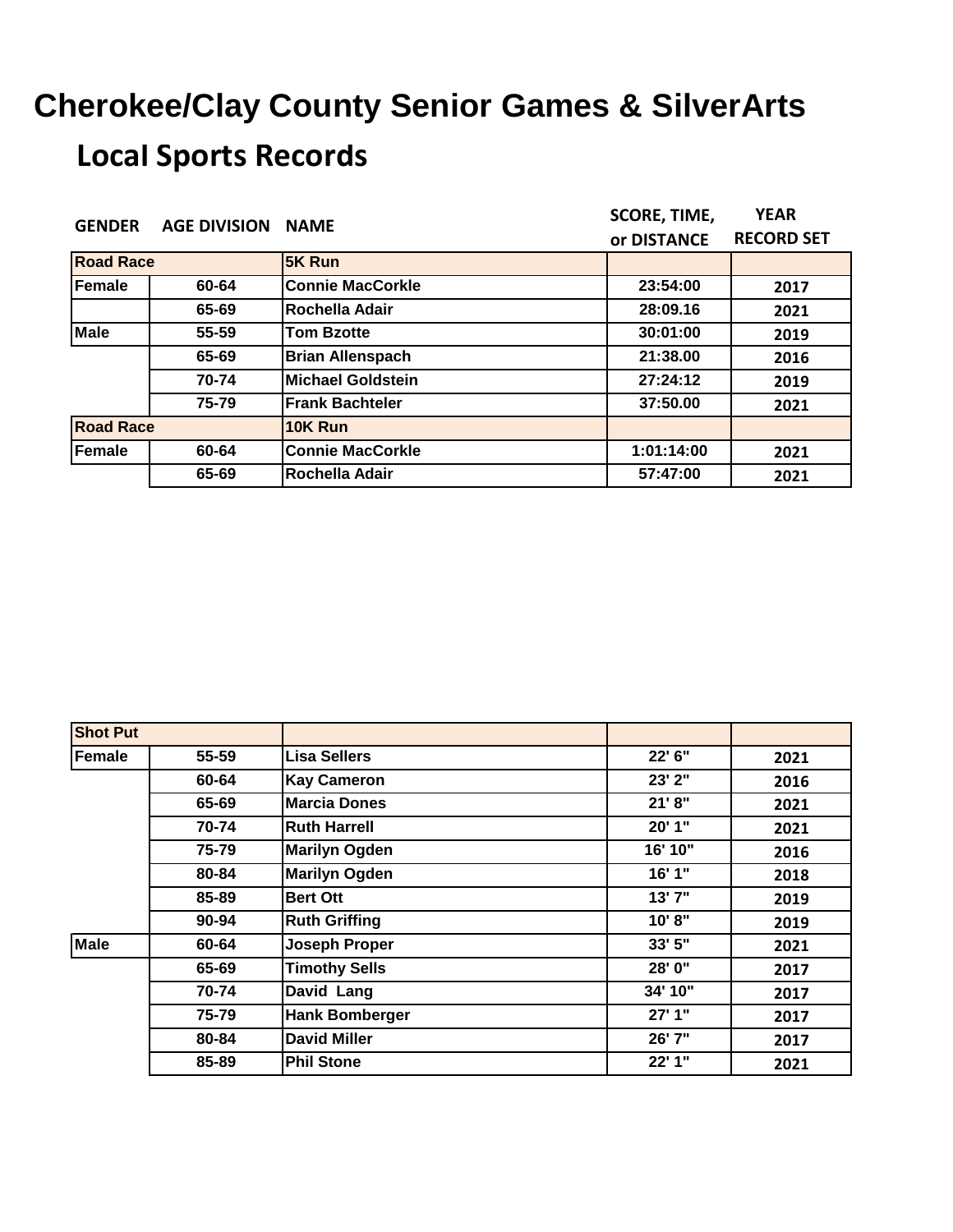| <b>GENDER</b>         | <b>AGE DIVISION NAME</b> |                          | <b>SCORE, TIME,</b>                                                      | <b>YEAR</b><br><b>RECORD SET</b><br>2021 |
|-----------------------|--------------------------|--------------------------|--------------------------------------------------------------------------|------------------------------------------|
|                       |                          |                          | or DISTANCE<br>97' 6"<br>72' 3"<br>79' 10"<br>59' 5"<br>60' 2"<br>46' 6" |                                          |
| <b>Softball Throw</b> |                          |                          |                                                                          |                                          |
| <b>Female</b>         | 55-59                    | <b>Jalene Dressler</b>   |                                                                          |                                          |
|                       | 60-64                    | <b>Darlene Dickerson</b> |                                                                          | 2018                                     |
|                       | 65-69                    | <b>Marcia Dones</b>      |                                                                          | 2017                                     |
|                       | 70-74                    | <b>Gwen Hathaway</b>     |                                                                          | 2016                                     |
|                       | 75-79                    | <b>Jane Hembree</b>      |                                                                          | 2016                                     |
|                       | 80-84                    | <b>Marilyn Ogden</b>     |                                                                          | 2018                                     |
|                       | 85-89                    | <b>Barbara Robles</b>    | 36' 0"                                                                   | 2017                                     |
|                       | 95-99                    | <b>Ruth Griffing</b>     | 18' 0"                                                                   | 2021                                     |
| <b>Male</b>           | 50-54                    | <b>Scott Stophel</b>     | 171'0"                                                                   | 2021                                     |
|                       | 55-60                    | <b>Martin Smith</b>      | 106'0"                                                                   | 2020                                     |
|                       | 60-64                    | <b>Alan Gutierrez</b>    | 151'0"                                                                   | 2021                                     |
|                       | 65-69                    | <b>Dennis Gray</b>       | 125' 3"                                                                  | 2016                                     |
|                       | 70-74                    | David Lang               | 138' 1"                                                                  | 2016                                     |
|                       | 75-79                    | <b>Hank Bomberger</b>    | 99' 0"                                                                   | 2017                                     |
|                       | 80-84                    | <b>David Miller</b>      | 94' 0"                                                                   | 2017                                     |
|                       | 85-89                    | <b>Phil Stone</b>        | 61' 6"                                                                   | 2021                                     |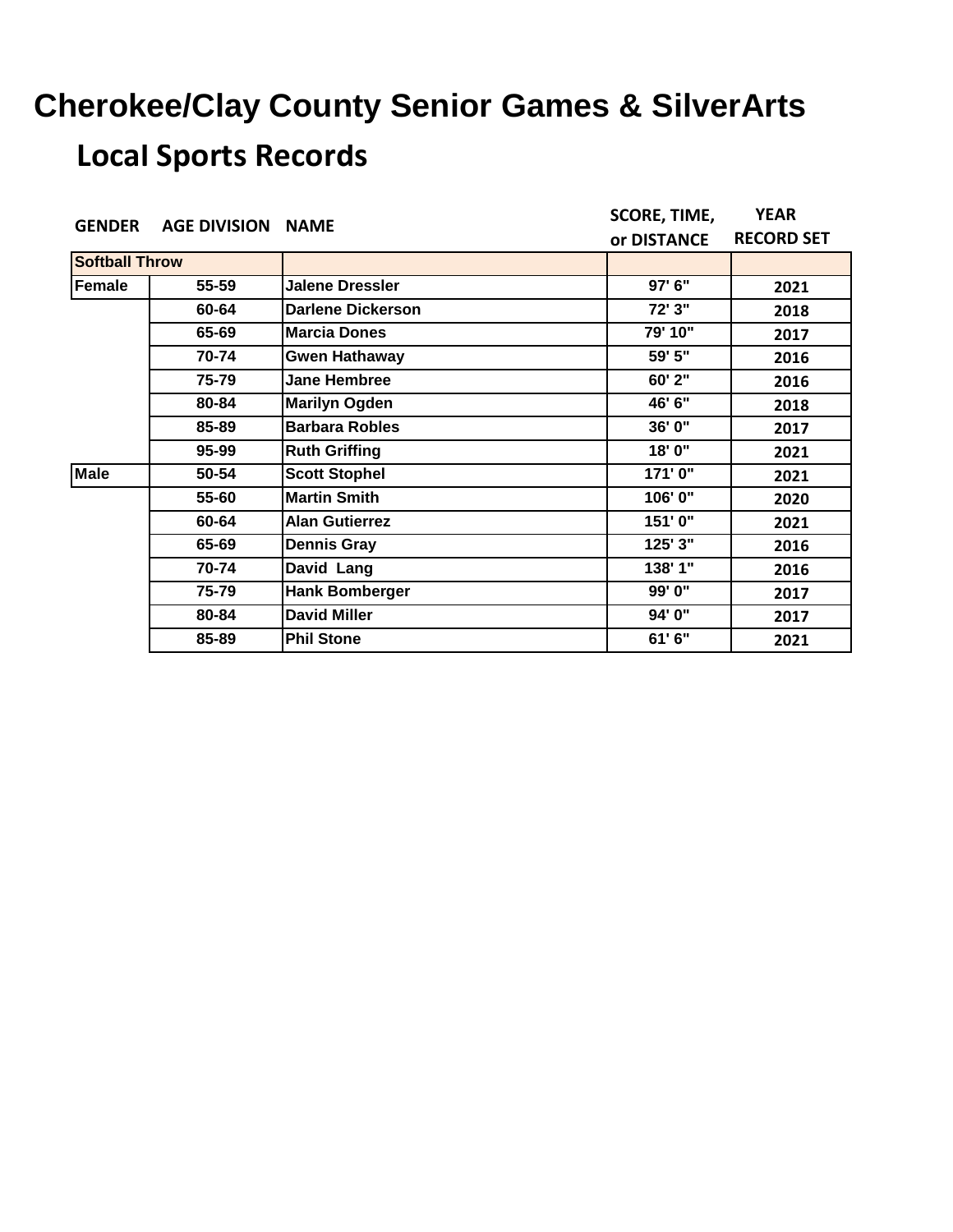| <b>GENDER</b>   | <b>AGE DIVISION NAME</b> |                          | <b>SCORE, TIME,</b> | <b>YEAR</b>       |
|-----------------|--------------------------|--------------------------|---------------------|-------------------|
|                 |                          |                          | or DISTANCE         | <b>RECORD SET</b> |
| <b>Swimming</b> |                          | 50 Yd. Backstroke        |                     |                   |
| <b>Male</b>     | 55-59                    | <b>Tom Bzotte</b>        | 1:49:28             | 2019              |
|                 | 60-64                    | <b>Steve Betsill</b>     | 3:28:12             | 2018              |
|                 | 70-74                    | <b>Terence Faries</b>    | 1:10.85             | 2021              |
|                 |                          | 100 Yd. Backstroke       |                     |                   |
| <b>Female</b>   | 55-59                    | <b>Kimberly Packard</b>  | 1:54:94             | 2019              |
|                 |                          | 50 Yd. Breaststroke      |                     |                   |
| <b>Female</b>   | 55-59                    | <b>Amanda Burts</b>      | 46:43               | 2019              |
|                 | 60-64                    | <b>Amanda Burts</b>      | 48.94               | 2021              |
| <b>Male</b>     | 55-59                    | <b>Tom Bzotte</b>        | 1:04:33             | 2018              |
|                 | 60-64                    | <b>Steve Betsill</b>     | 1:06:49             | 2018              |
|                 | 70-74                    | <b>Terence Faries</b>    | 52.44               | 2021              |
|                 | 75-79                    | <b>Frank Bachteler</b>   | 1:00.88             | 2021              |
|                 |                          | 100 Yd. Breaststroke     |                     |                   |
| <b>Female</b>   | 55-59                    | <b>Amanda Burts</b>      | 1:42:00             | 2019              |
|                 | 60-64                    | <b>Amanda Burts</b>      | 1:48.53             | 2021              |
| <b>Male</b>     | 70-74                    | <b>Michael Goldstein</b> | 2:06:53             | 2019              |
|                 |                          | 200 Yd. Breaststroke     |                     |                   |
| <b>Female</b>   | 55-59                    | <b>Amanda Burts</b>      | 3:35:22             | 2019              |
|                 | 60-64                    | <b>Amanda Burts</b>      | 3:57.25             | 2021              |
|                 |                          | 50 Yd. Butterfly         |                     |                   |
| <b>Male</b>     | 60-64                    | <b>Steve Betsill</b>     | 1:06:00             | 2018              |
|                 |                          | 50 Yd. Freestyle         |                     |                   |
| <b>Female</b>   | 55-59                    | <b>Amanda Burts</b>      | 41:78               | 2019              |
|                 | 60-64                    | <b>Amanda Burts</b>      | 47.75               | 2021              |
| <b>Male</b>     | 55-59                    | <b>Tom Bzotte</b>        | 43:09               | 2019              |
|                 | 60-64                    | <b>Michael Kelischek</b> | 38:06               | 2019              |
|                 | 65-69                    | <b>Michael Kelischek</b> | 40.59               | 2021              |
|                 | 70-74                    | <b>Michael Goldstein</b> | 37:16               | 2019              |
|                 |                          | 100 Yd. Freestyle        |                     |                   |
| <b>Female</b>   | 55-59                    | <b>Kimberly Packard</b>  | 1:42:40             | 2019              |
| <b>Male</b>     | 60-64                    | <b>Michael Kelischek</b> | 1:25:75             | 2019              |
|                 | 65-69                    | <b>Michael Kelischek</b> | 1:30.97             | 2021              |
|                 | 70-74                    | <b>Michael Goldstein</b> | 1:23:94             | 2019              |
|                 |                          | 200 Yd. Freestyle        |                     |                   |
| <b>Male</b>     | 55-59                    | <b>Tom Bzotte</b>        | 3:41:62             | 2019              |
|                 | 60-64                    | <b>Michael Kelischek</b> | 3:17:87             | 2019              |
|                 | 65-69                    | <b>Michael Kelischek</b> | 3:36.31             | 2021              |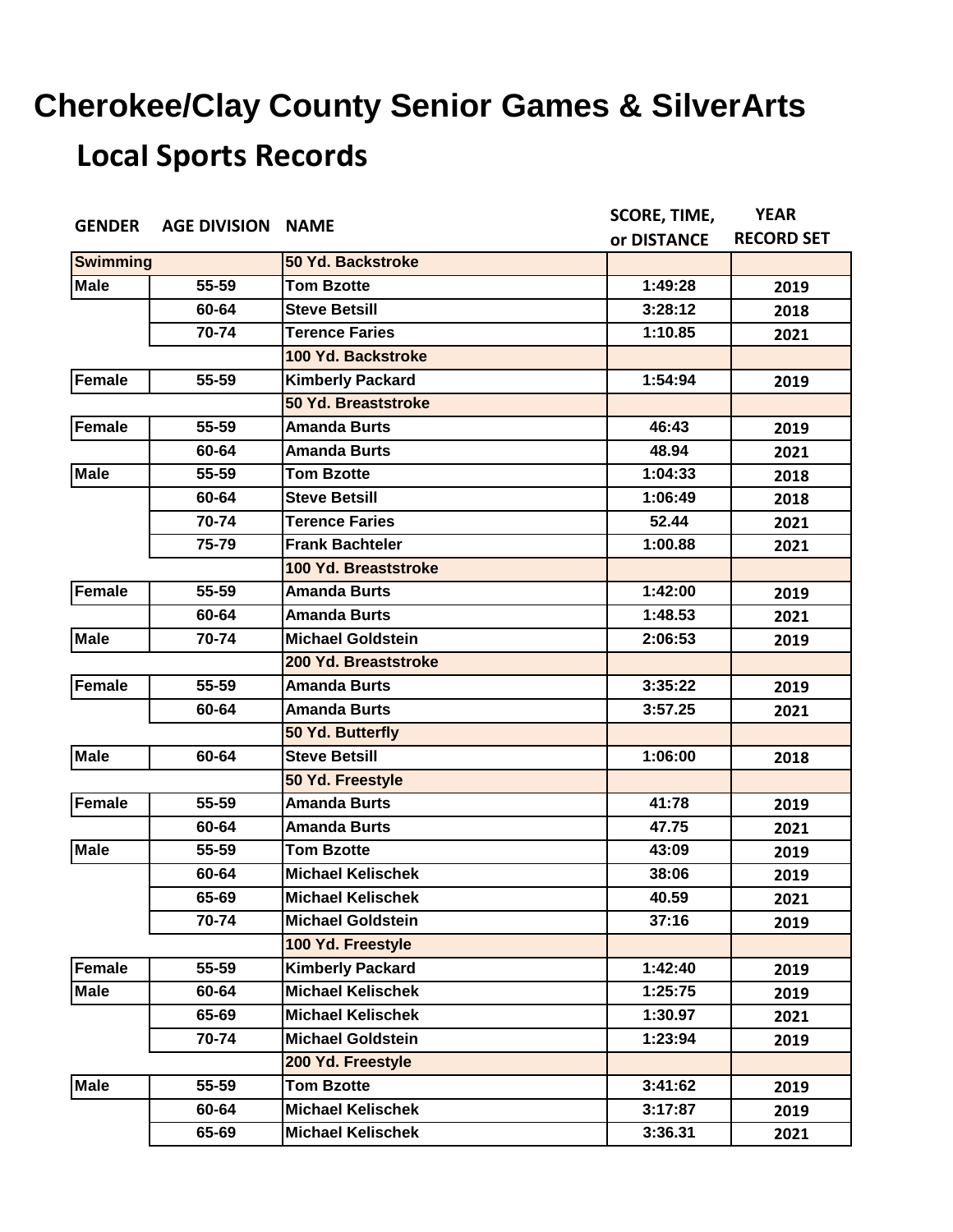| <b>GENDER</b> | <b>AGE DIVISION</b> | <b>NAME</b>               | <b>SCORE, TIME,</b> | <b>YEAR</b>       |
|---------------|---------------------|---------------------------|---------------------|-------------------|
|               |                     |                           | or DISTANCE         | <b>RECORD SET</b> |
|               |                     | 500 Yd. Freestyle         |                     |                   |
| <b>Male</b>   | 55-59               | <b>Tom Bzotte</b>         | 9:19:85             | 2018              |
|               | 60-64               | <b>Michael Kelischek</b>  | 9:18:78             | 2019              |
|               | 65-69               | <b>Michael Kelischek</b>  | 9:34.07             | 2021              |
|               | 70-74               | <b>Michael Goldstein</b>  | 9:46:12             | 2019              |
|               |                     | 100 Yd. Individual Medely |                     |                   |
| Female        | 55-59               | <b>Amanda Burts</b>       | 1:50:88             | 2018              |
|               | 60-64               | <b>Amanda Burts</b>       | 2:05.47             | 2021              |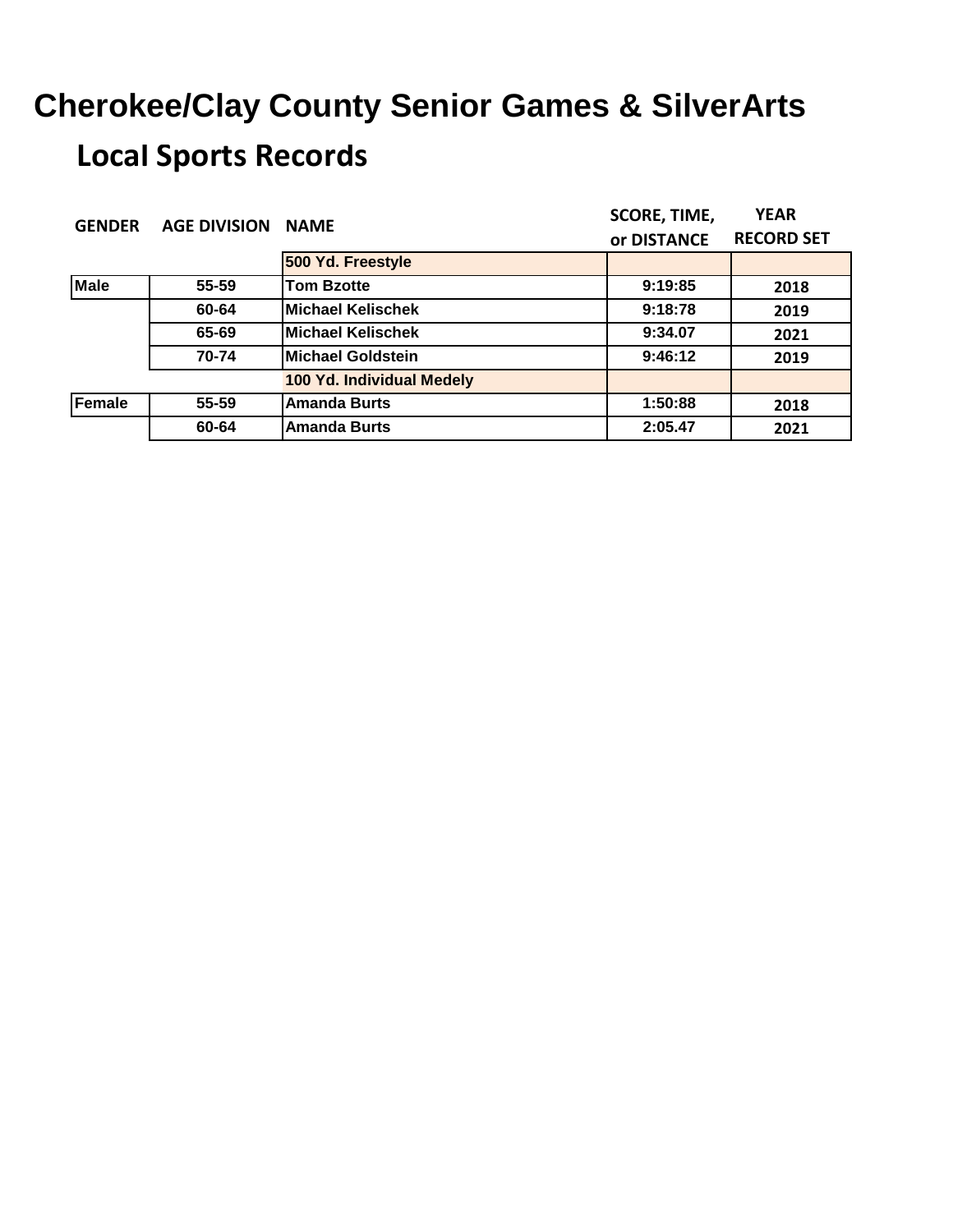| <b>GENDER</b> | <b>AGE DIVISION NAME</b> |                              | <b>SCORE, TIME,</b> | <b>YEAR</b>       |
|---------------|--------------------------|------------------------------|---------------------|-------------------|
|               |                          |                              | or DISTANCE         | <b>RECORD SET</b> |
| <b>Track</b>  |                          | 50 Meter Dash                |                     |                   |
| <b>Female</b> | 55-59                    | <b>Lisa Sellers</b>          | 14:15               | 2021              |
|               | 60-64                    | <b>Sherry Angerer</b>        | 10:16               | 2021              |
| <b>Male</b>   | 60-64                    | <b>Alan Gutierrez</b>        | 12:38               | 2021              |
|               | 65-69                    | <b>Ron Angerer</b>           | 9:47                | 2021              |
|               | 70-74                    | <b>Terence Faries</b>        | 7:66                | 2021              |
|               | 75-79                    | <b>Hank Bomberger</b>        | 7:80                | 2017              |
|               |                          | 100 Meter Dash               |                     |                   |
| <b>Female</b> | 55-59                    | <b>Lisa Sellers</b>          | 31:47               | 2021              |
|               | 60-64                    | <b>Sherry Angerer</b>        | 22:19               | 2021              |
| <b>Male</b>   | 60-64                    | <b>Michael Kelischek</b>     | 25:22               | 2018              |
|               | 65-69                    | <b>Dennis Gray</b>           | 17.75               | 2016              |
|               | 70-74                    | <b>Terence Faries</b>        | 16:04               | 2021              |
|               | 75-79                    | <b>Hank Bomberger</b>        | 17:43               | 2017              |
|               |                          | 200 Meter Dash               |                     |                   |
| <b>Female</b> | 55-59                    | <b>Lisa Sellers</b>          | 1:34:56             | 2021              |
|               | 60-64                    | <b>Darlene Dickerson</b>     | 51:94               | 2018              |
| <b>Male</b>   | 60-64                    | <b>Michael Kelischek</b>     | 57:47               | 2018              |
|               | 65-69                    | <b>Ron Angerer</b>           | 45:06               | 2021              |
|               | 70-74                    | <b>Terence Faries</b>        | 33:06               | 2021              |
|               | 75-79                    | <b>Dwight Moss</b>           | 43:38               | 2021              |
|               |                          | <b>400 Meter Dash</b>        |                     |                   |
| <b>Female</b> | 60-64                    | <b>Connie MacCorkle</b>      | 1:25:74             | 2017              |
|               | 65-69                    | Rochella Adair               | 1:49:00             | 2021              |
| <b>Male</b>   | 60-64                    | <b>Michael Kelischek</b>     | 2:28:12             | 2018              |
|               | 65-69                    | <b>Dennis Gray</b>           | 1:50.19             | 2016              |
|               | 70-74                    | <b>Dwight Moss</b>           | 1:21:97             | 2017              |
|               | 75-79                    | <b>Dwight Moss</b>           | 1:41:8              | 2021              |
|               |                          | 800 Meter Run                |                     |                   |
| Female        | 60-64                    | <b>Connie MacCorkle</b>      | 3:10:00             | 2017              |
| <b>Male</b>   | 65-69                    | <b>Dennis Gray</b>           | 3:05.40             | 2016              |
|               | 70-74                    | <b>Dwight Moss</b>           | 3:03.38             | 2016              |
|               | 75-79                    | <b>Dwight Moss</b>           | 4:30:9              | 2021              |
|               |                          | <b>1500 Meter Power Walk</b> |                     |                   |
| Female        | $55 = 59$                | <b>Lisa Sellers</b>          | 17:34:00            | 2021              |
|               | 65-69                    | Rochella Adair               | 12:07:00            | 2021              |
|               | 70-74                    | <b>Ruth Harrell</b>          | 12:53:88            | 2021              |
| <b>Male</b>   | 65-69                    | <b>Michael Kelischek</b>     | 15:24:00            | 2021              |